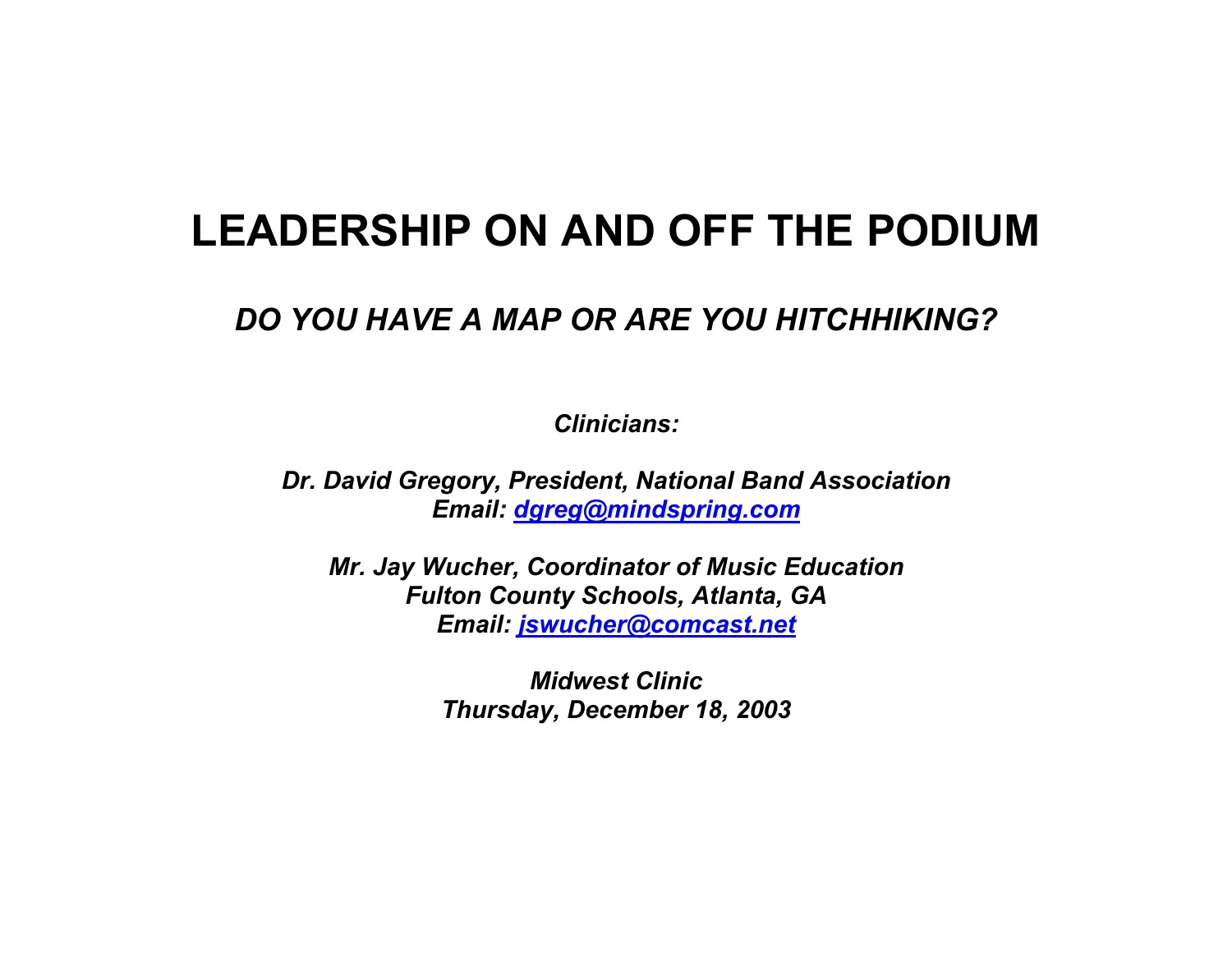## **ARE YOU COPING, MANAGING, OR LEADING?**

- **Coping means you are getting by**
- **Managing means you are doing things right**
- **Leading means you are doing the right things**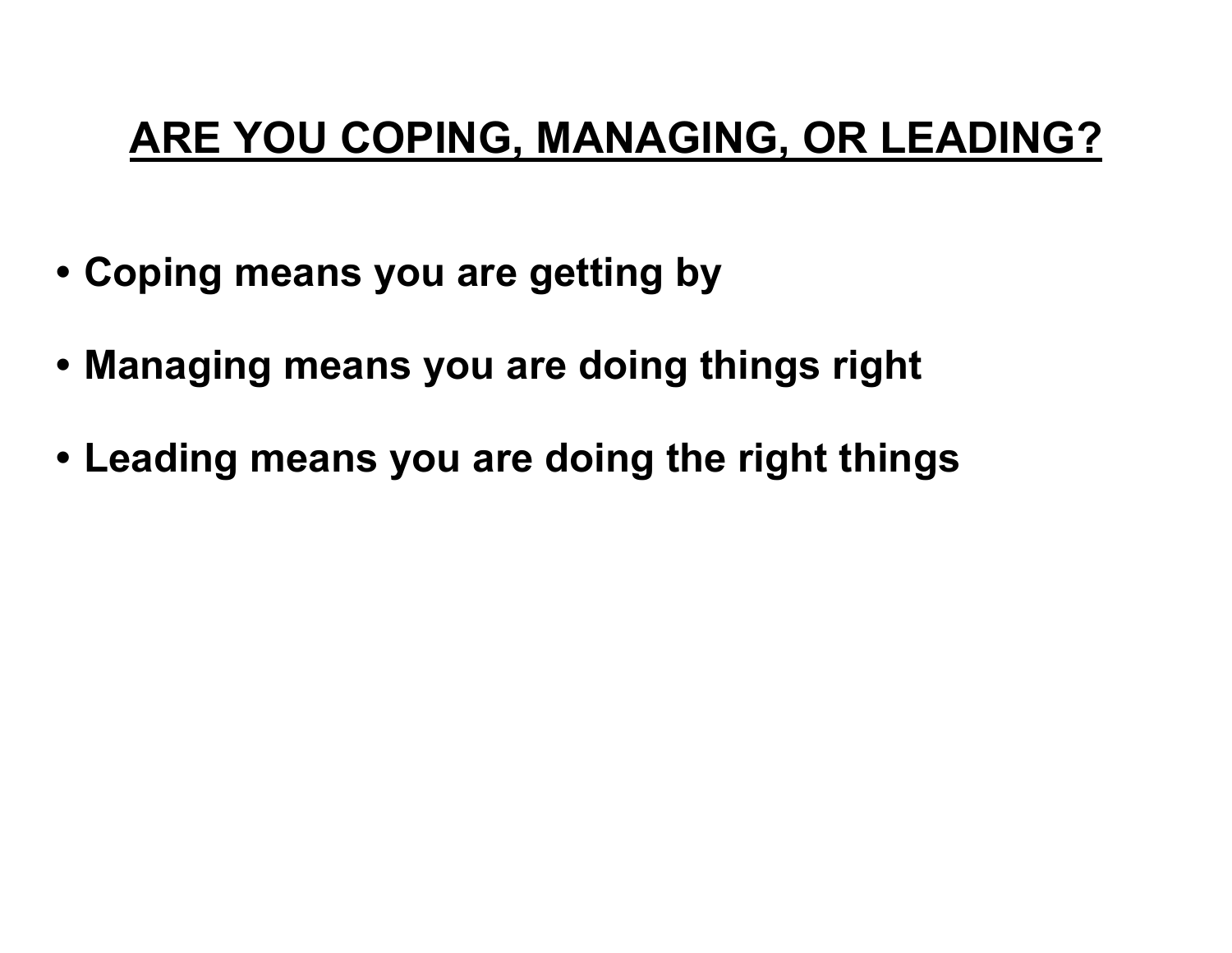## **ADMINISTRATIVE SUPPORT**

### **OLD QUESTION:**

**Why can't I get more support from my administration for my band program?** 

- **What things do my administrators currently support in my school?**
- **Why do those things receive that administrative support?**
- **What would I need to do to gain sufficient administrative support, at all levels, for my band program?**
- **Can I reach a compromise with my administration so that I can win support and still maintain my professional and program standards?**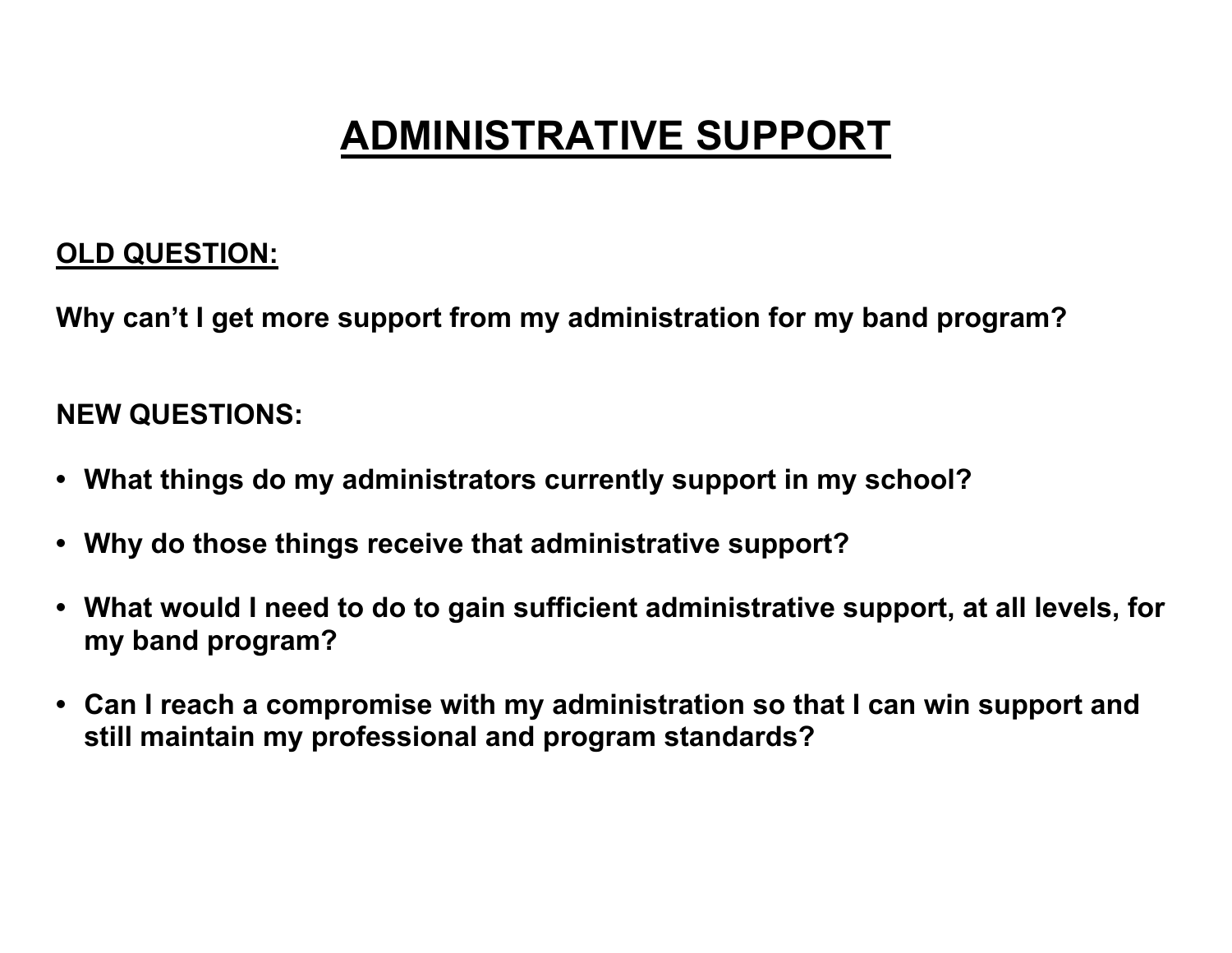## **Community Support**

### **OLD QUESTION:**

**Why doesn't my community give my band program more support?** 

- **What is it that I am asking my community to support?**
- **Does my community really know about all the great things that go on in my band program?**
- **What things does my community want to support?**
- **Am I willing to spend a little to gain a lot?**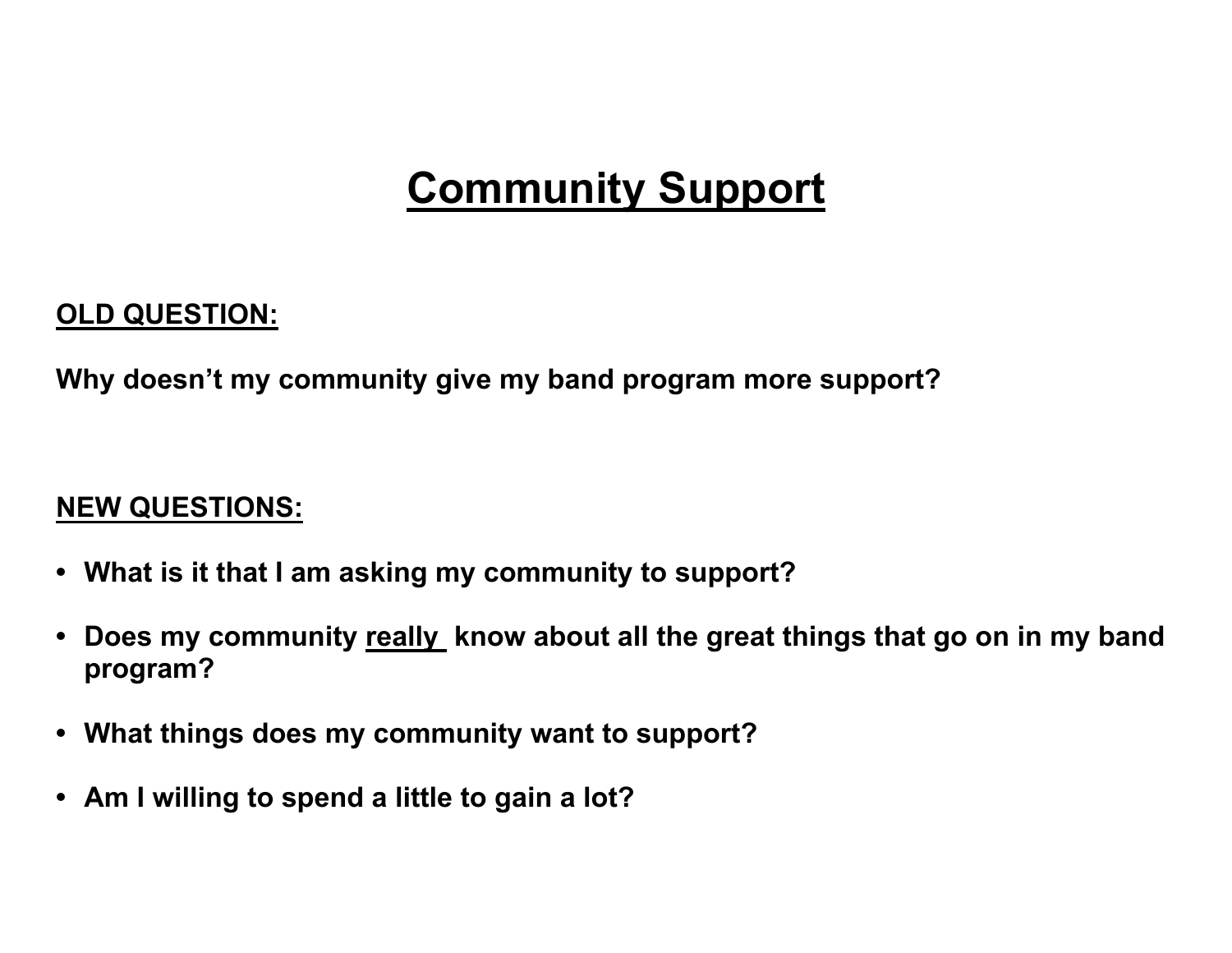# **THE POSITIONS OF LEADERSHIP**

### **The Best Leaders Know:**

- **When to be in front**
- **When to be behind**
- **When to get out of the way**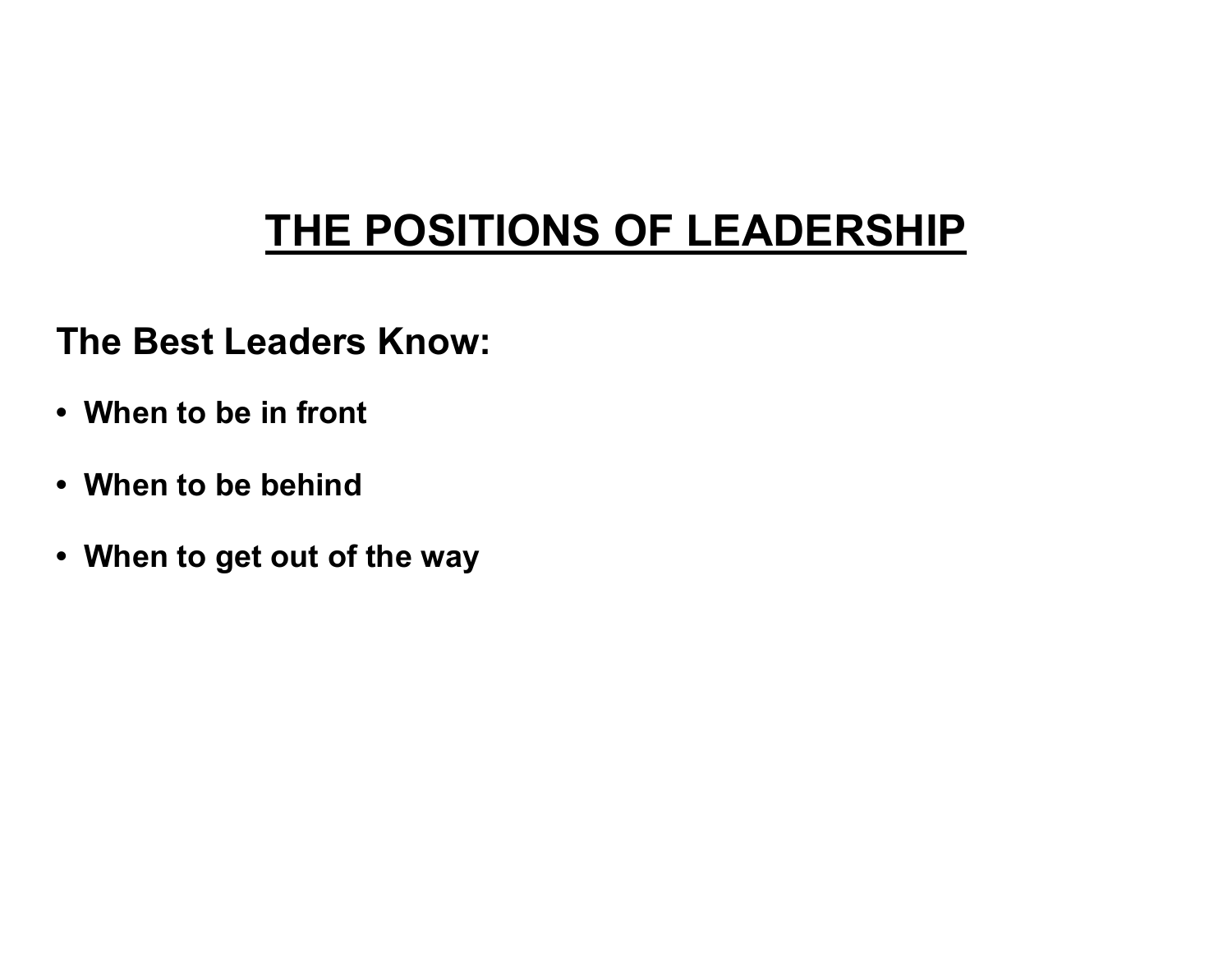### **WHY ME?**

### **OLD QUESTION:**

**• Why is it that I get administrations and parent groups that are difficult to work with and students that aren't motivated to have a good band?** 

### **NEW QUESTION:**

**• Have I come to the realization that it has everything to do with the person on the podium?**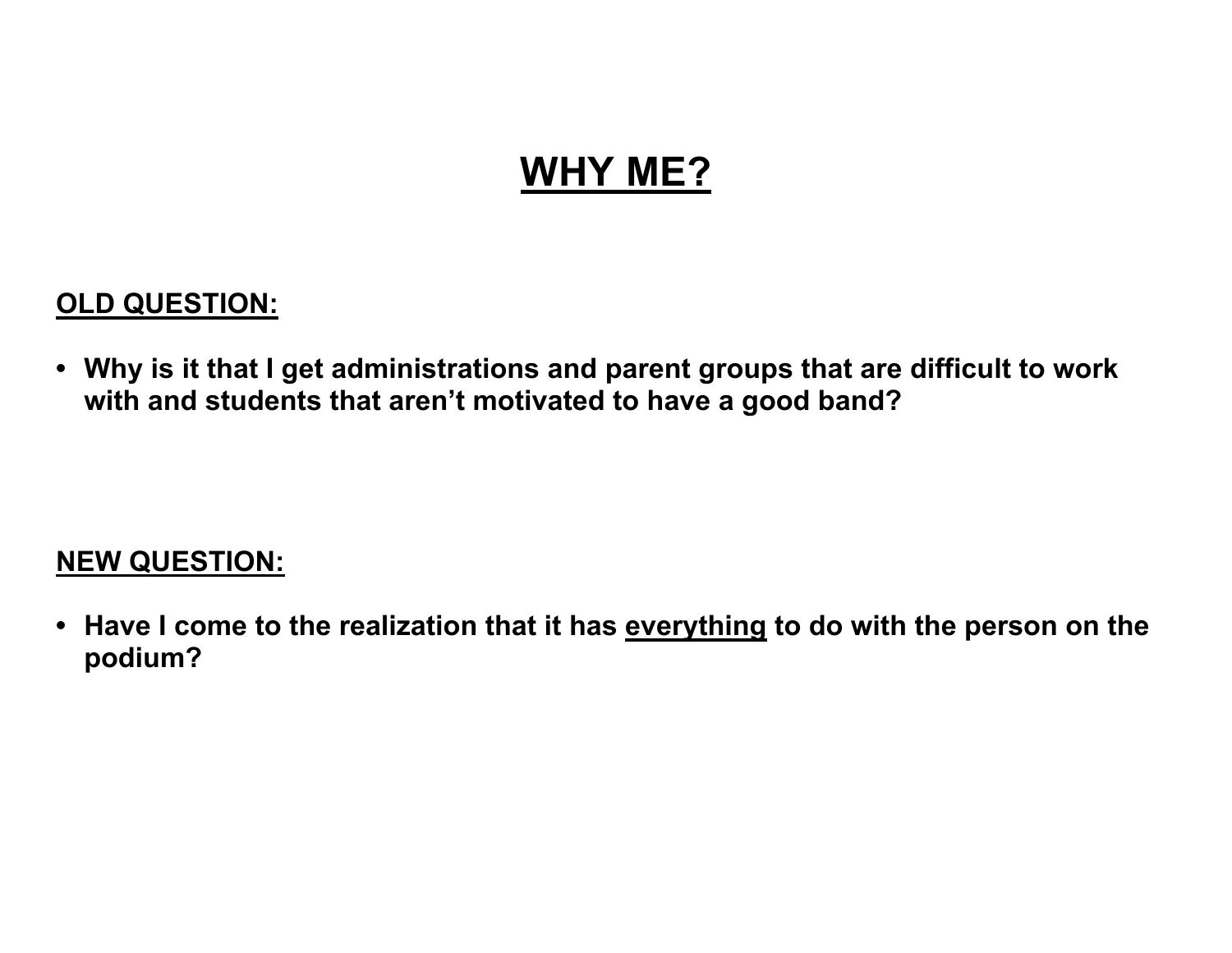### **THE DIFFERENCE BETWEEN HAM AND EGGS**

- **An Egg is a Contribution**
- **A Ham is a Commitment**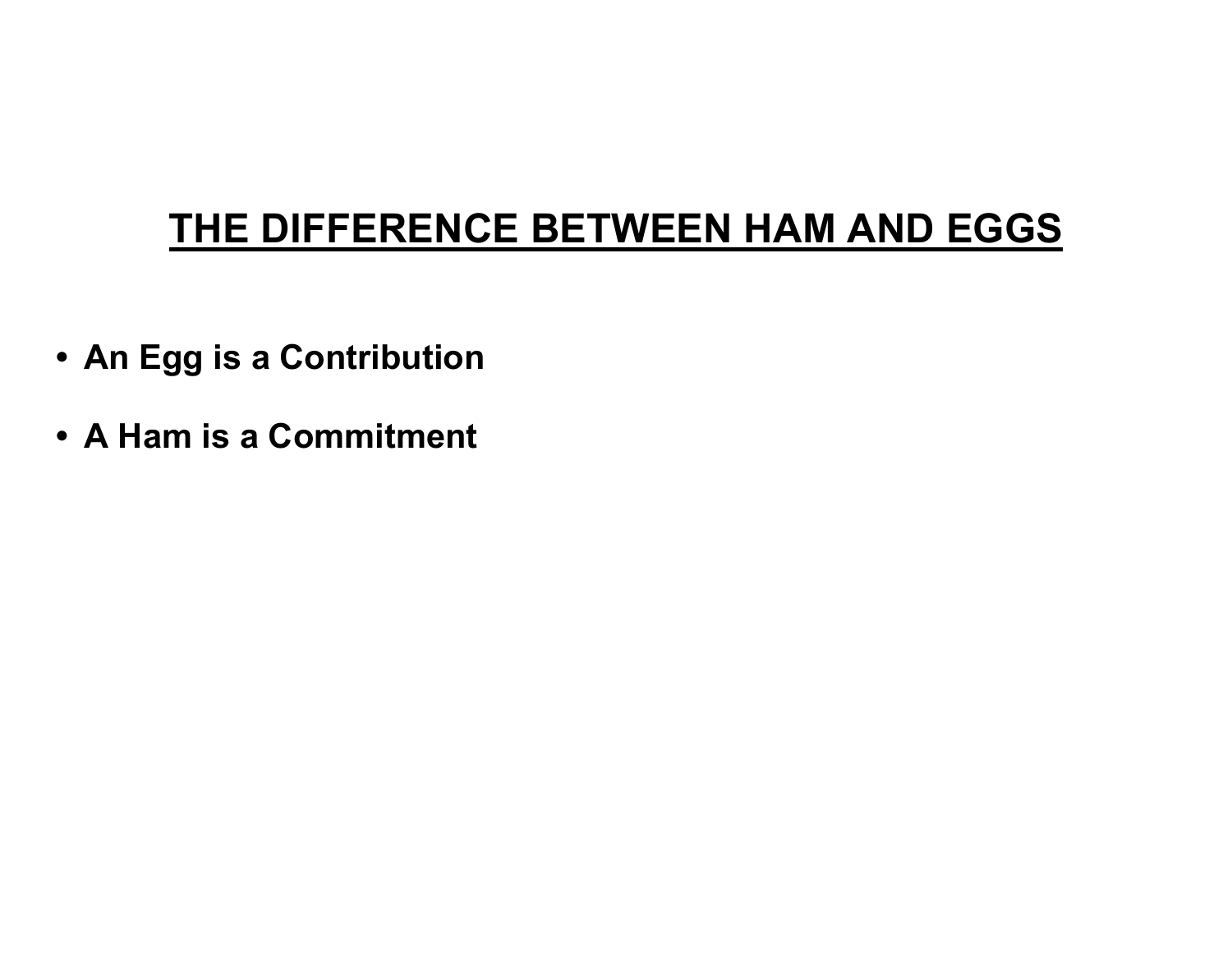# **RATINGS**

### **OLD QUESTION:**

**Why can't I get high ratings and win contests like so many other bands?** 

- **Am I building a program on ratings received or ratings pursued?**
- **What is it that I am really working toward with my band program?**
- **Based on where my program is now, what would I have to do to achieve the results/ratings I would like?**
- **Am I willing to do what I know to be right in teaching my band students?**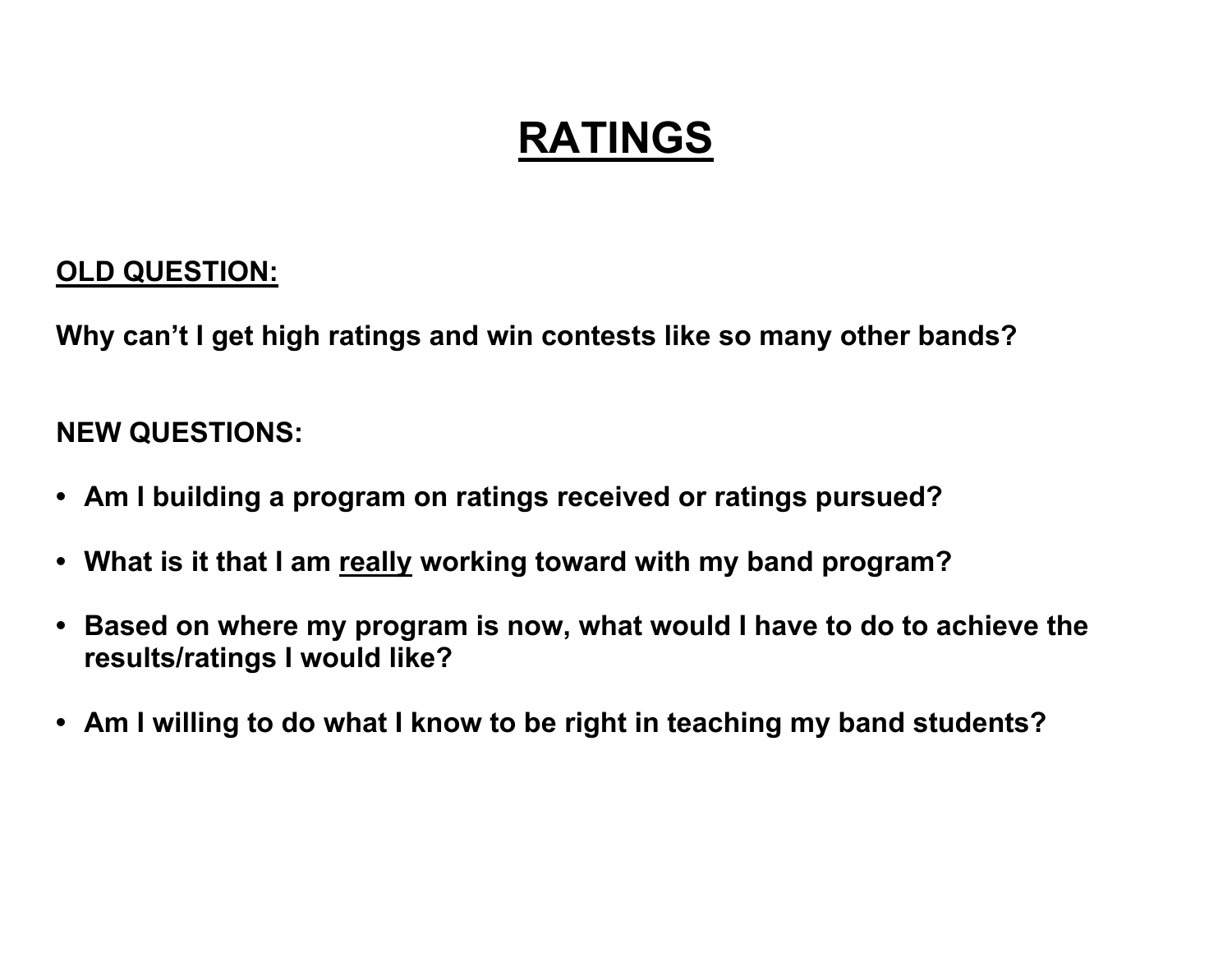## **LETHAL MISTAKES**

- **The most lethal mistake a leader can make is having an inflated sense of his/her own worth.**
- **The second most lethal mistake a leader can make is not to listen to those she/he is leading.**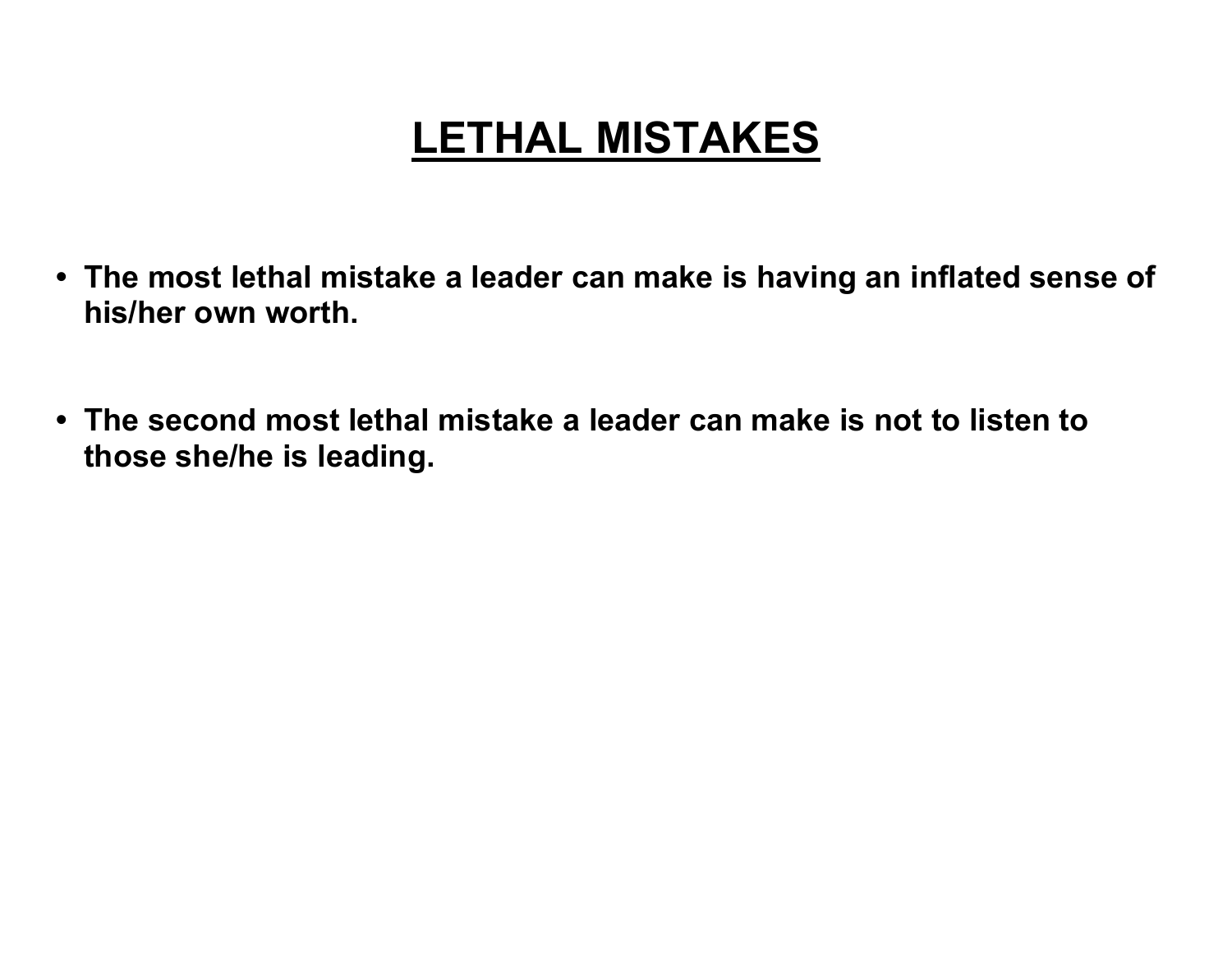## **STUDENT MOTIVATION**

### **OLD QUESTION:**

**Why aren't my students motivated about being in my band?** 

- **Why would students want to be part of my band program?**
- **Am I willing to do what is best for the students when I have to make decisions about participation in band?**
- **Is my program designed so that students can participate in it and still be part of other school (or even work) activities?**
- **Can I honestly say I would want to be part of a program such as the one I have? Would I make sacrifices to be part of it?**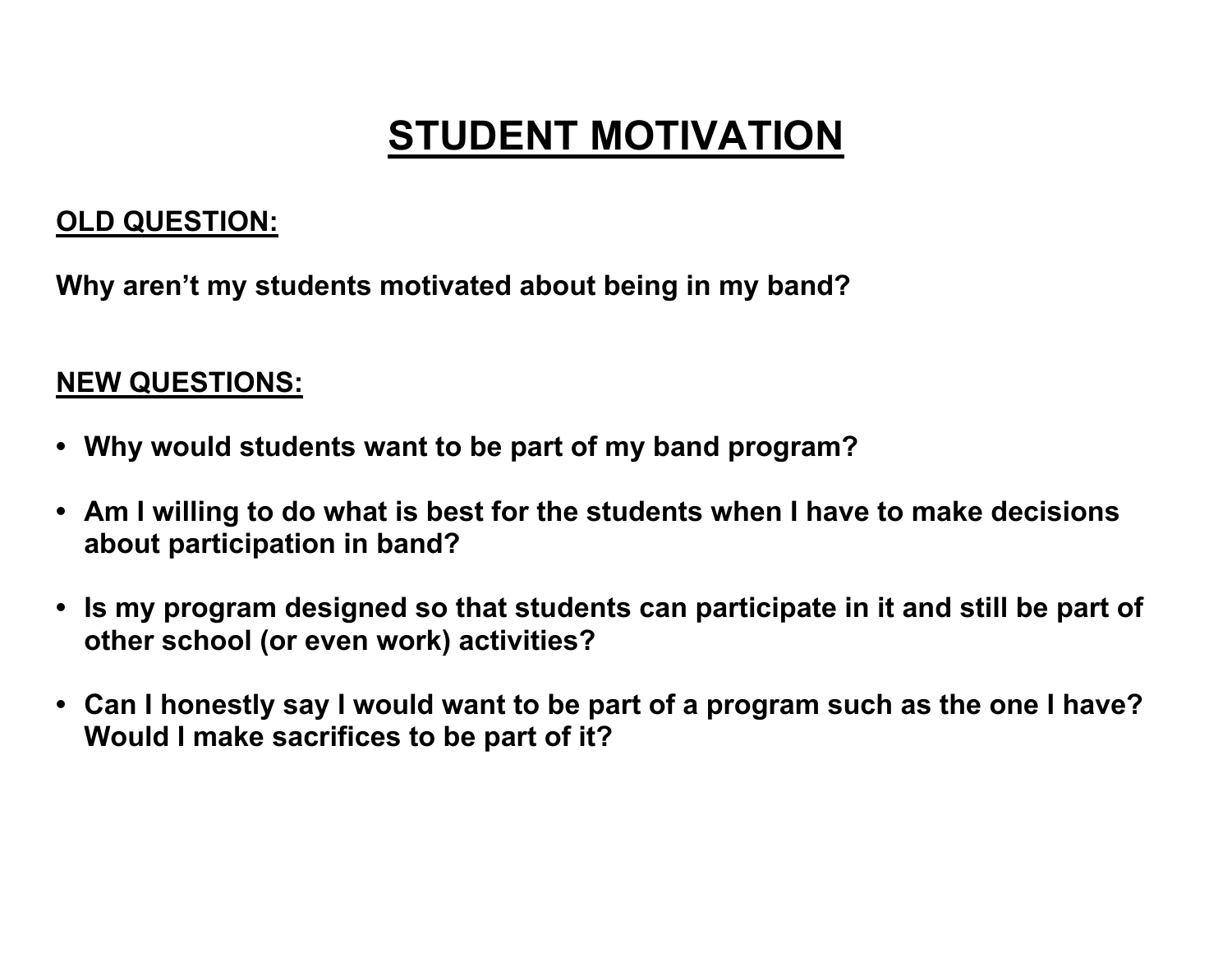## **HOW DO YOU SEE OTHERS?**

**• The best leaders make their friends before they need them.**